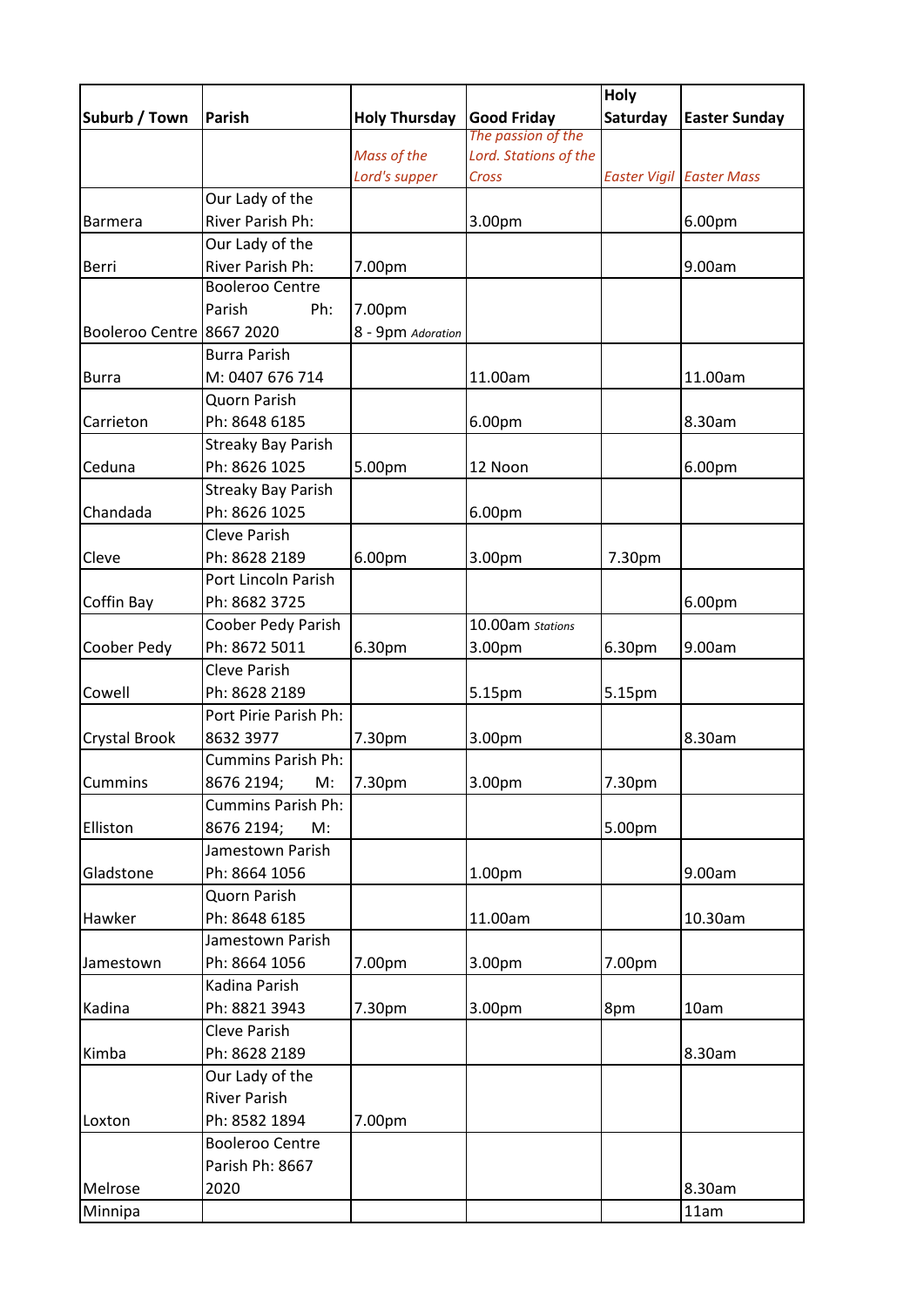|                    | Kadina Parish Ph:          |        |                      |        |            |
|--------------------|----------------------------|--------|----------------------|--------|------------|
| Moonta             | 8821 3943                  |        |                      |        | 8.30am     |
|                    | Our Lady of the            |        |                      |        |            |
|                    | <b>River Parish</b>        |        |                      |        |            |
| Morgan             | Ph: 8582 1894              |        |                      |        | 9.00am     |
|                    | <b>Booleroo Centre</b>     |        |                      |        |            |
|                    | Parish                     |        |                      |        |            |
| Orroroo            | Ph: 8667 2020              |        |                      | 7pm    |            |
|                    | <b>Booleroo Centre</b>     |        |                      |        |            |
|                    | Parish                     |        |                      |        |            |
| Pekina             | Ph: 8667 2020              |        | 3pm                  |        | 1.030am    |
|                    | <b>Booleroo Centre</b>     |        |                      |        |            |
|                    | Parish                     |        |                      |        |            |
| Peterborough       | Ph: 8667 2020              |        | 5pm                  | 5pm    | 5pm        |
|                    | Port Augusta Parish        |        | 10.00am Stations     |        | 8.30am     |
| Port Augusta       | Ph: 8642 2847              | 7.00pm | 3.00pm Wilmington    | 6.30pm | Wilmington |
|                    | M: 0407 682 670            |        |                      |        |            |
| Port Broughton     | Ph: 0407 676 714           |        | 5.30pm               |        | 12.00pm    |
|                    |                            |        |                      |        |            |
|                    | Port Lincoln Parish        |        | 10.00am Stations     |        |            |
| Port Lincoln       | Ph: 8682 3725              | 7.00pm | 3.00pm               | 7.00pm | 9.30am     |
|                    | <b>Cummins Parish Ph:</b>  |        |                      |        |            |
|                    | 8676 2194;<br>M:           |        |                      |        |            |
| Port Neill         | 0428 282 189               |        |                      |        | 11.00am    |
|                    |                            |        | 11.00am stations     |        |            |
|                    | Port Pirie Parish Ph:      |        | <b>Memorial Park</b> |        |            |
| Port Pirie         | 8632 3977                  | 7.30pm | 3.00pm               | 7.30pm | 10.30am    |
|                    | Quorn Parish               |        |                      |        |            |
| Quorn              | Ph: 8648 6185              | 7.00pm | 3.00pm               | 7.00pm |            |
|                    | Port Pirie Parish Ph:      |        |                      |        |            |
| Redhill            | 8632 3977                  |        | 3.00pm Stations      |        | 10.00am    |
|                    | Our Lady of the            |        |                      |        |            |
|                    | <b>River Parish</b><br>Ph: |        |                      |        |            |
|                    | M:<br>8582 1894            |        | 1.30pm Jarret        |        |            |
| Renmark            | 0484 562 612               |        | Gardens 3.00pm       | 7pm    |            |
|                    |                            |        |                      |        |            |
|                    | Roxby Downs Parish         |        |                      |        |            |
| Roxby Downs        | M: 0412 362 197            | 7.00pm | 3.00pm               | 7.00pm | 10.30am    |
|                    | Port Pirie Parish Ph:      |        |                      |        |            |
| Solomontown        | 8632 3977                  |        |                      |        | 5.00pm     |
|                    |                            |        |                      |        |            |
|                    | <b>Streaky Bay Parish</b>  |        |                      |        |            |
| <b>Streaky Bay</b> | Ph: 8626 1025              | 8pm    | 3.00pm               | 7.30pm | 8.30am     |
|                    | <b>Cummins Parish Ph:</b>  |        |                      |        |            |
|                    | 8676 2194;<br>M:           |        |                      |        |            |
| <b>Tumby Bay</b>   | 0428 282 189               | 5.00pm | 5.00pm               |        | 9.00am     |
|                    | Our Lady of the            |        |                      |        |            |
|                    | <b>River Parish</b><br>Ph: |        |                      |        |            |
| Waikerie           | 8582 1894                  |        | 5.00pm               |        | 11.00am    |